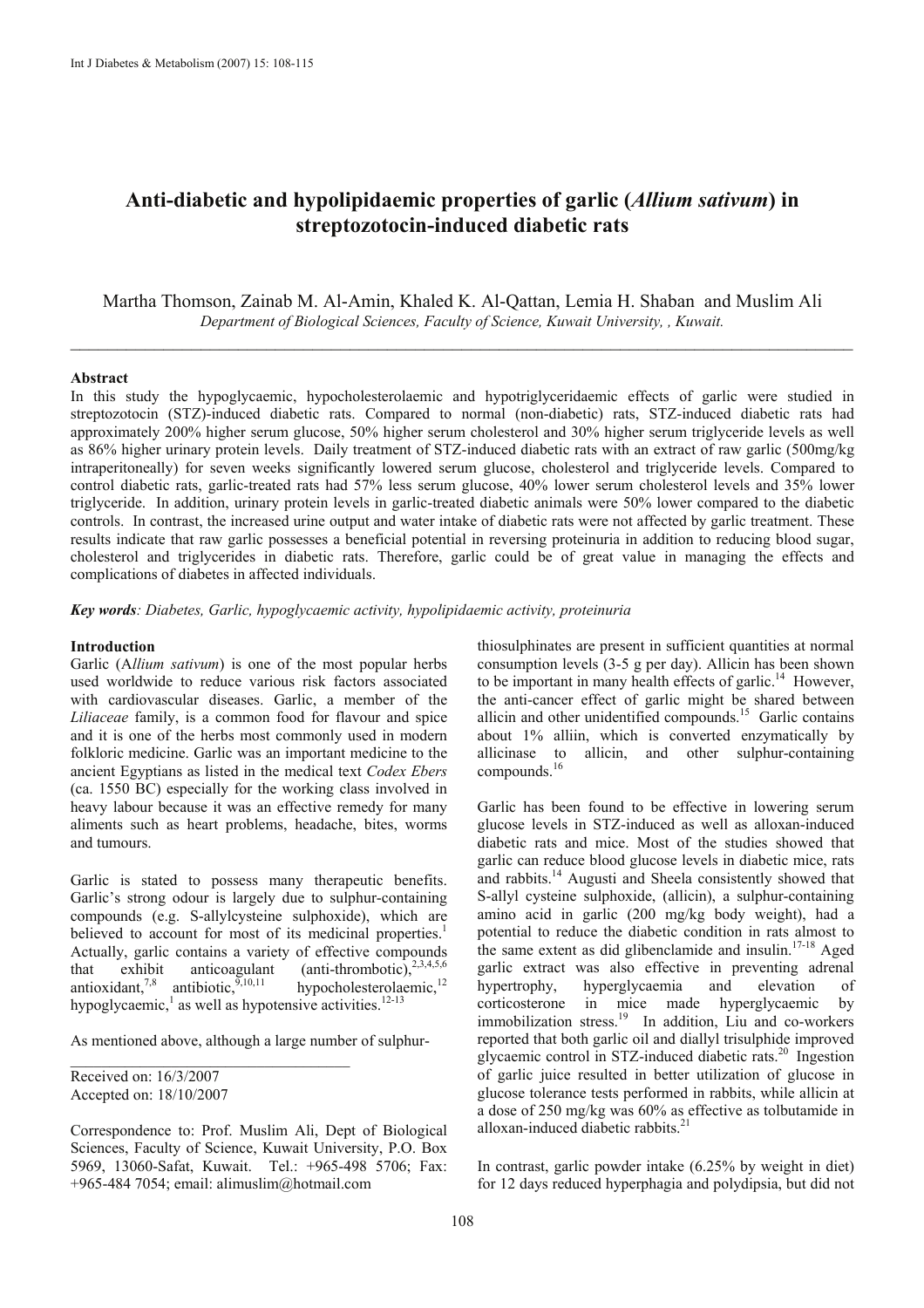alter either hyperglycaemia or hypoinsulinaemia in STZinduced diabetic mice.<sup>22</sup> Similarly, Baluchnejadmojarad and Rohgani found no hypoglycaemic effect of an aqueous extract of garlic in rats with STZ-induced diabetes although they did observe a significant effect of garlic on vascular reactivity. $23-24$  Liu and co-workers have speculated that these inconsistent results are at least partly due to the use of different preparations or derivatives of garlic in the different studies.<sup>20</sup> Staba and coworkers have established that the chemicals present in a garlic product are largely dependent on the processing conditions, such as temperature, duration of preparation, and extraction solvents used.<sup>25</sup>

In humans, the hypoglycaemic effect of garlic is not well documented. Most reports have shown a significant effect of garlic on blood glucose of normal healthy individuals but not in diabetic patients. Thus the role of garlic in diabetes treatment/prevention in humans is yet to be confirmed.<sup>13</sup>

The aim of the present study was to investigate the efficacy of an aqueous extract of raw garlic in controlling serum glucose, cholesterol, triglyceride and urine protein levels in STZ-induced diabetic rats treated daily intraperitoneally (IP) for a period of 7 weeks. Since there have been variable reports about the use of different preparations of garlic, as discussed above, an aqueous extract of raw garlic was used in the present study. Use of this preparation is also consistent with our previous work with garlic.<sup>4-5, 26, 27,28</sup>

## **Materials and Methods**

## *Extract preparation*

Aqueous garlic extract was prepared from locally available garlic bulbs. The garlic bulbs were peeled on crushed ice. Then 50 g of the peeled garlic was cut into small pieces and homogenized in 70 ml of cold, sterile 0.9% NaCl in the presence of some crushed ice. The homogenization was carried out in a blender at high speed using 30 second bursts for a total of 10 minutes. The homogenized mixture was filtered 3 times through cheesecloth, the filtrate was centrifuged at 2000 RCF for 10 minutes and the clear supernatant was diluted to 100 ml with normal saline. The concentration of this garlic preparation was considered to be 500 mg/ml on the basis of the weight of the starting material (50 g/100 ml). The aqueous extract of garlic was stored in small aliquots at -20°C until use. The stability of the preparation during storage has been previously established in platelet aggregation studies (unpublished observations).

## *Treatment of Diabetic Rats*

Male Sprague-Dawley rats weighing 250-280 g (parents purchased from Laboratory Animals Inc., England) and maintained on a normal diet and filtered tap water *ad libitum* were used in the experiment. For baseline data, blood was drawn from all animals by cardiac puncture under ether anaesthesia and allowed to clot. Immediately, the clotted blood was centrifuged at 3500 RPM for 30 minutes. The serum was separated and stored at  $-80^{\circ}$ C for later analysis.

The animals were randomly divided into a healthy group (8 rats) and a streptozotocin (STZ)-treated group (initially 20

rats). The STZ-treated rats were injected IP with 60 mg streptozotocin/kg body weight in a volume of 0.5 ml saline following an overnight fast.<sup>29</sup> After a period of three days, blood was drawn from the fasting STZ-treated animals and serum was prepared and stored for later analysis as described above. Serum glucose levels were determined immediately and the STZ-treated rats determined to be diabetic due to a high serum glucose level (>350 mg/dl) were randomly divided into two groups containing 8 animals each: Group 1, the control diabetic group, was injected IP daily with saline for the treatment period, and Group 2, the garlic-treated group, was injected IP daily with 500 mg/kg of the garlic extract. After periods of two, five and seven weeks, blood was drawn from the fasting rats by cardiac puncture, and serum was prepared and stored for later analysis as described above.

Rats were weighed before the start of the experiment and then weekly during the experimental period. Animals were monitored for general health during the treatment period. Twenty-four hour water intake was measured daily. Twenty-four hour urine output was measured in each treatment group before STZ administration and at two, five and seven weeks by housing the animals in metabolic cages and collecting the urine in a calibrated 250 ml attached container. The collected urine was centrifuged at 3000 RPM for 10 min to remove any particulate material. Urine samples were then stored at -80°C for protein determination.

At the end of the experiment, the rats were sacrificed under sodium pentobarbitone anaesthesia according to the guidelines for euthanasia in the *Guide for the Care and Use of Laboratory Animals*. 30

## *Assays*

Serum glucose, cholesterol and triglyceride were determined spectrophotometrically using kits supplied by CARO Co., Germany. Urinary protein was determined by the Coomassie Blue dye binding method of Bradford.<sup>31</sup>

#### *Statistical Analysis*

The data are expressed as mean  $\pm$  SEM. Readings within a group were compared using the one-way ANOVA analysis and readings between groups were compared using the independent sample test. Statistical analysis was performed using SPSS (Version 14). A level of p <0.05 was considered to be significant.

## **Results**

Figure 1 shows changes in the serum glucose levels in STZinduced diabetic rats in response to 500 mg/kg garlic extract administration. It is clear from the data that the serum glucose levels of the control diabetic animals continued to increase during the 7 weeks of the experiment compared to the post-STZ injection level. In contrast, the garlic-treated diabetic rats showed significantly reduced serum glucose levels during the treatment period when compared to the control diabetic rats. At weeks 2, 5 and 7 of garlic extract treatment, the serum glucose levels of the garlic-treated diabetic rats were reduced by 29%, 68% and 57%, respectively in comparison to control diabetic rats.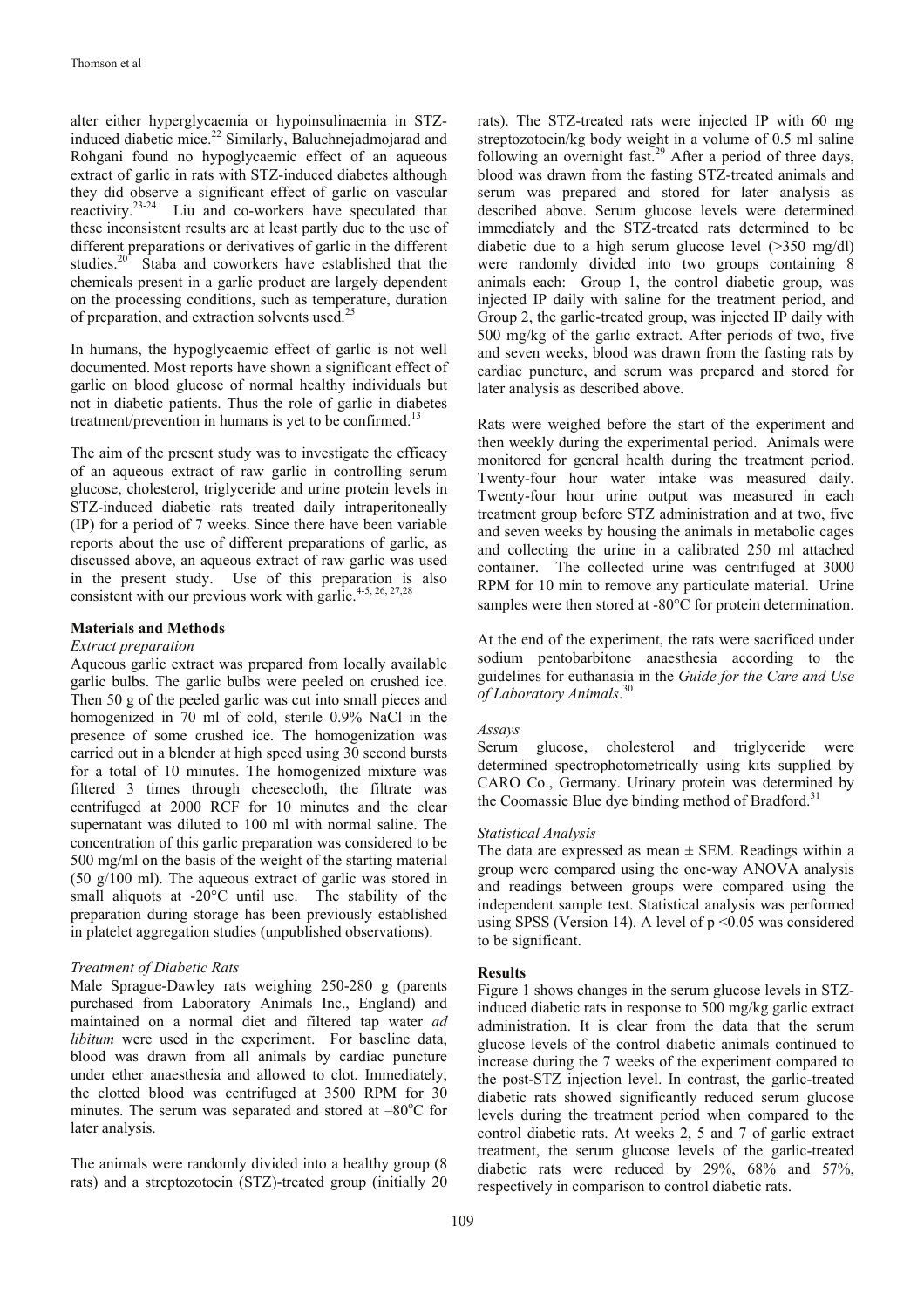

**Figure 1:** Serum glucose levels in STZ-induced diabetic rats treated with aqueous extract of garlic. Glucose levels were measured in serum of normal rats, STZ-induced diabetic rats (control diabetic) and garlic-treated STZ-induced diabetic rats (garlic-treated diabetic). Normal glucose levels were averaged over the experimental period and are depicted as a broken line. Analysis was done after STZ injection (post-STZ), and after 2, 5 and 7 weeks of treatment.

a: Significantly increased compared to normal ( $p<0.05$ ), b: Significantly decreased compared to control diabetic ( $p<0.05$ ). c: Significantly decreased compared to post-STZ (p<0.05).



**Figure 2:** Weights of normal and STZ-induced diabetic rats over the garlic treatment period. Weights were measured in normal rats, STZ-induced diabetic rats (control diabetic) and garlic-treated STZ-induced diabetic rats (garlic treated diabetic). The animals were weighed before STZ injection (pre-STZ), one week after STZ-injection (post-STZ), and then weekly during the treatment period of 7 weeks. Weights are plotted as percentiles with the starting weights all standardized to 100%. a: Significantly decreased compared to normal at week 7 ( $p<0.05$ ), b Significant difference between control diabetic and garlic treated diabetic rats  $(p<0.05)$ .

However, garlic treatment did not reduce serum glucose of diabetic animals to normal levels.

Normal rats gained weight significantly throughout the experimental period, while both the control diabetic and garlic-treated diabetic animals had significantly lower body weights when compared to normal animals (Figure 2).

However, garlic-treated diabetic rats maintained their initial weights during the 7-week treatment period although at the end of the experiment their body weights were significantly less than those of normal rats. In contrast, the control diabetic rats showed significant weight loss when compared to both the normal rats and the garlic-treated diabetic rats at the end of the 7-week experiment.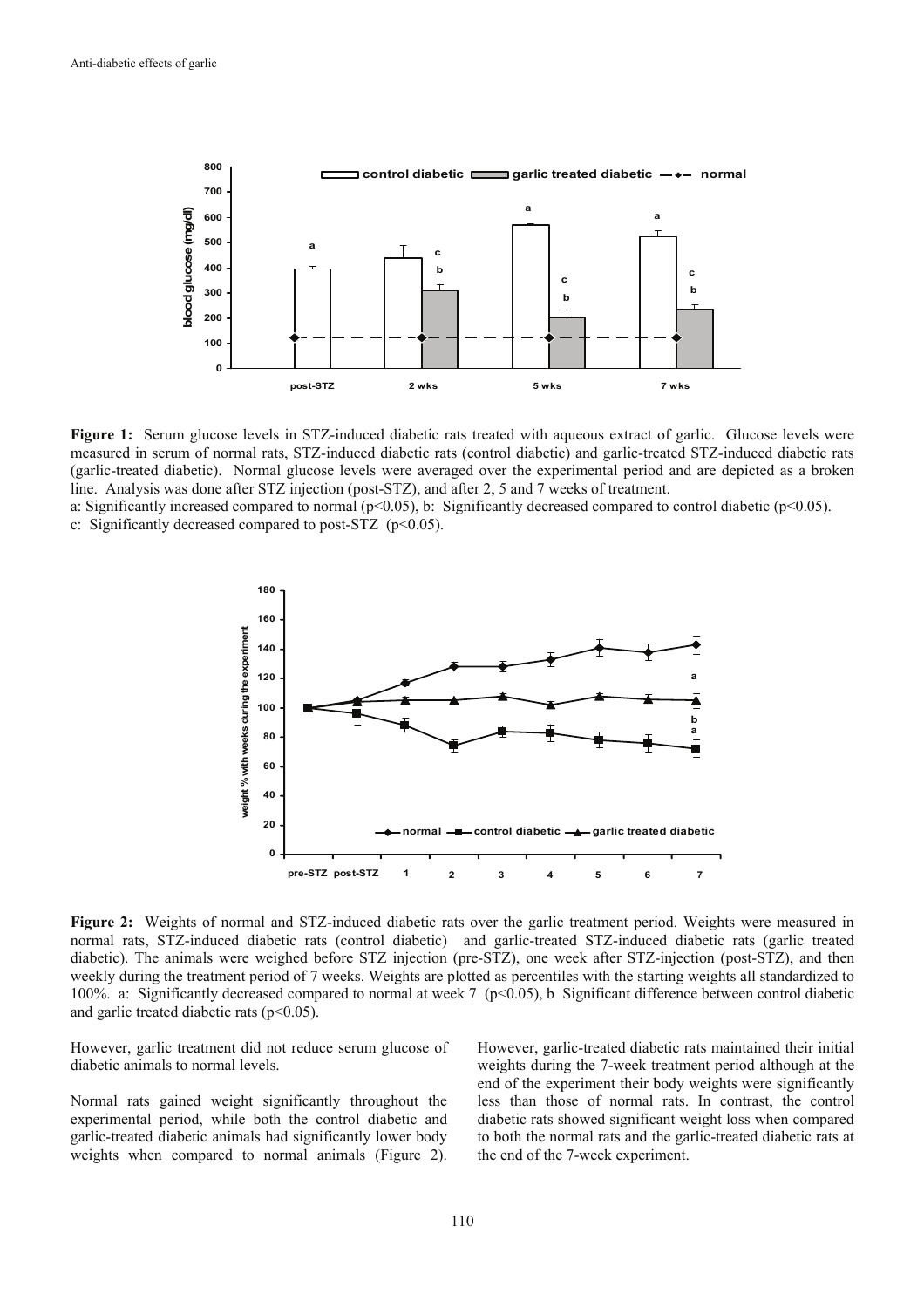

**Figure 3:** Serum cholesterol levels in STZ-induced diabetic rats treated with aqueous extract of garlic. Cholesterol levels were measured in serum of normal rats, STZ-induced diabetic rats (control diabetic) and garlic-treated STZ-induced diabetic rats (garlic treated diabetic). Normal cholesterol levels were averaged over the experimental period and are depicted as a broken line. Analysis was done after STZ injection (post STZ), and after 2, 5 and 7 weeks of treatment. a Significantly increased compared to normal ( $p \le 0.05$ ), b Significantly decreased compared to diabetic control ( $p \le 0.05$ ).



**Figure 4:** Serum triglyceride levels in STZ-induced diabetic rats treated with aqueous extract of garlic. Triglyceride levels were measured in serum of normal rats, STZ-induced diabetic rats (control diabetic) and garlic-treated STZ-induced diabetic rats (garlic treated diabetic). Normal triglyceride levels were averaged over the experimental period and are depicted as a broken line. Analysis was done after STZ injection (post STZ), and after 2, 5 and 7 weeks of treatment. a: Significantly increased compared to normal ( $p$ < 0.05), b: Significantly decreased compared to diabetic control ( $p$ < 0.05).

In Figure 3, one week after STZ-injection (post-STZ), the serum cholesterol levels of the diabetic rats were significantly higher than the normal levels. After treatment, the serum cholesterol levels of garlic-treated diabetic rats were significantly lower in comparison with the control diabetic rats. The serum cholesterol reduction elicited by garlic was sustained throughout the course of treatment with

serum cholesterol levels below the normal level after 5 and 7 weeks of garlic treatment. Figure 4 shows a reduction in serum triglyceride levels to normal levels in garlic-treated diabetic rats through the 7 weeks of treatment. In contrast, both cholesterol and triglyceride levels remained elevated in the control diabetic animals throughout the experimental period.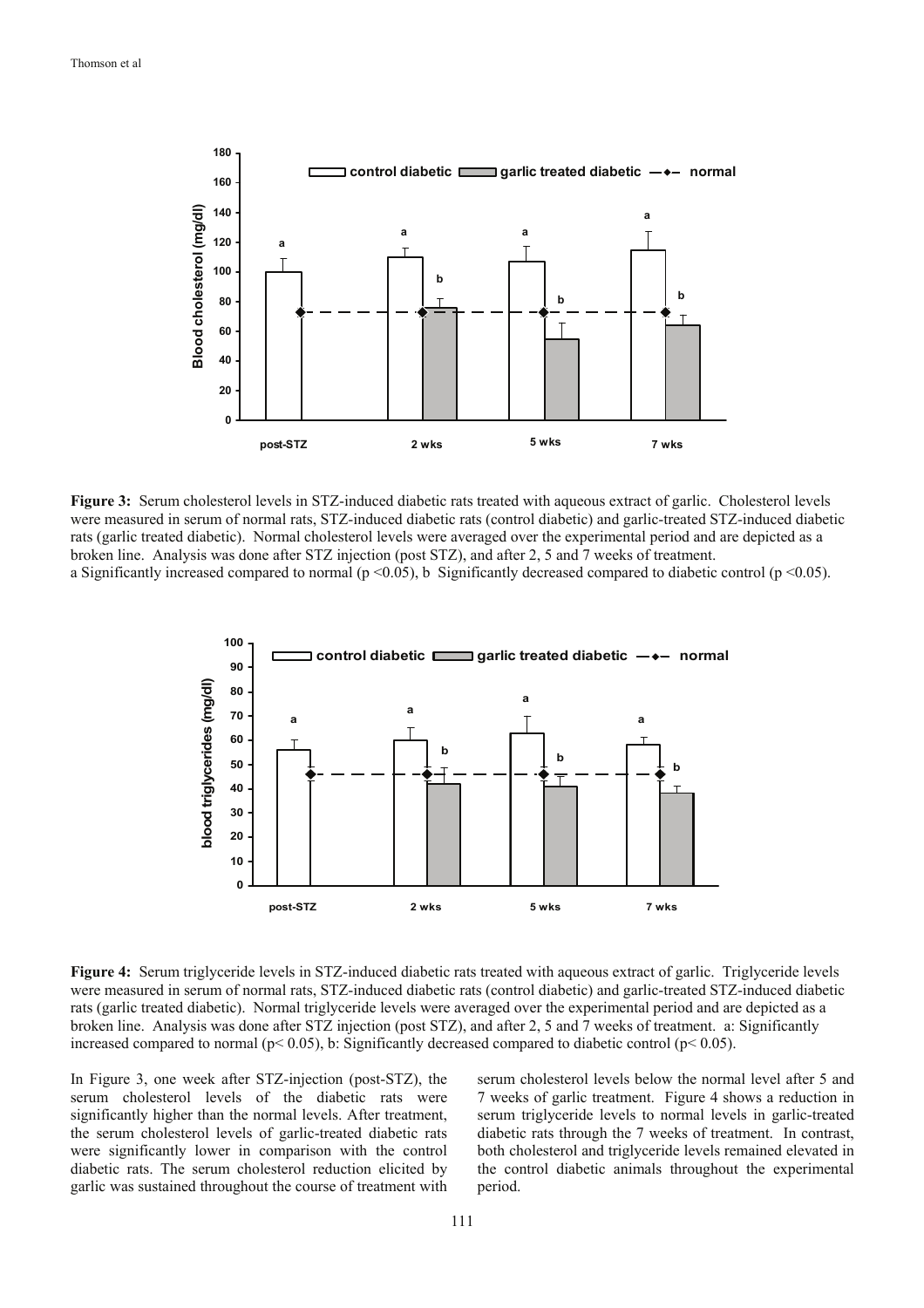

**Figure 5:** Urinary protein levels in STZ-induced diabetic rats treated with aqueous extract of garlic. Protein levels were measured in urine of normal rats, STZ-induced diabetic rats (control diabetic) and garlic-treated STZ-induced diabetic rats (garlic treated diabetic). Normal urinary protein levels were averaged over the experimental period and are depicted as a broken line. Analysis was done after STZ injection (post STZ), and after 2, 5 and 7 weeks of treatment.

a Significantly increased compared to normal ( $p<0.05$ ). b Significantly decreased compared to control diabetic ( $p<0.05$ ).



**Figure 6:** Urine output in STZ-induced diabetic rats treated with aqueous extract of garlic. Urine output was measured in rats after STZ-injection (post STZ) and after 2, 5 and 7 weeks of garlic treatment of STZ-induced diabetic rats. Normal urine output levels were averaged over the experimental period and are depicted as a broken line. Urine output levels in control diabetic rats were averaged over the experimental period and are presented as an open bar. a Significantly increased compared to normal  $(p<0.05)$ .

The urinary protein levels of garlic-treated diabetic rats were significantly lower than urinary protein levels in the control diabetic rats (Figure 5). One week after STZinjection (post-STZ), the urinary protein level of the control diabetic rats was double that of the normal rats and remained elevated throughout the experimental period. In contrast, at weeks 2, 5 and 7 of garlic treatment, urinary protein levels in garlic-treated diabetic rats were lowered by 28%, 53% and 49%, respectively, with the urinary protein

levels at 5 and 7 weeks of garlic treatment reaching the normal level. In the analysis of the data collected on urine output, it was found that the effect of garlic treatment was insignificant (Figure 6).

In fact, the urine output of the garlic-treated diabetic rats remained elevated during the 7 weeks of treatment. In contrast, the garlic-treated diabetic rats had decreased water intake after 2 weeks of treatment, after which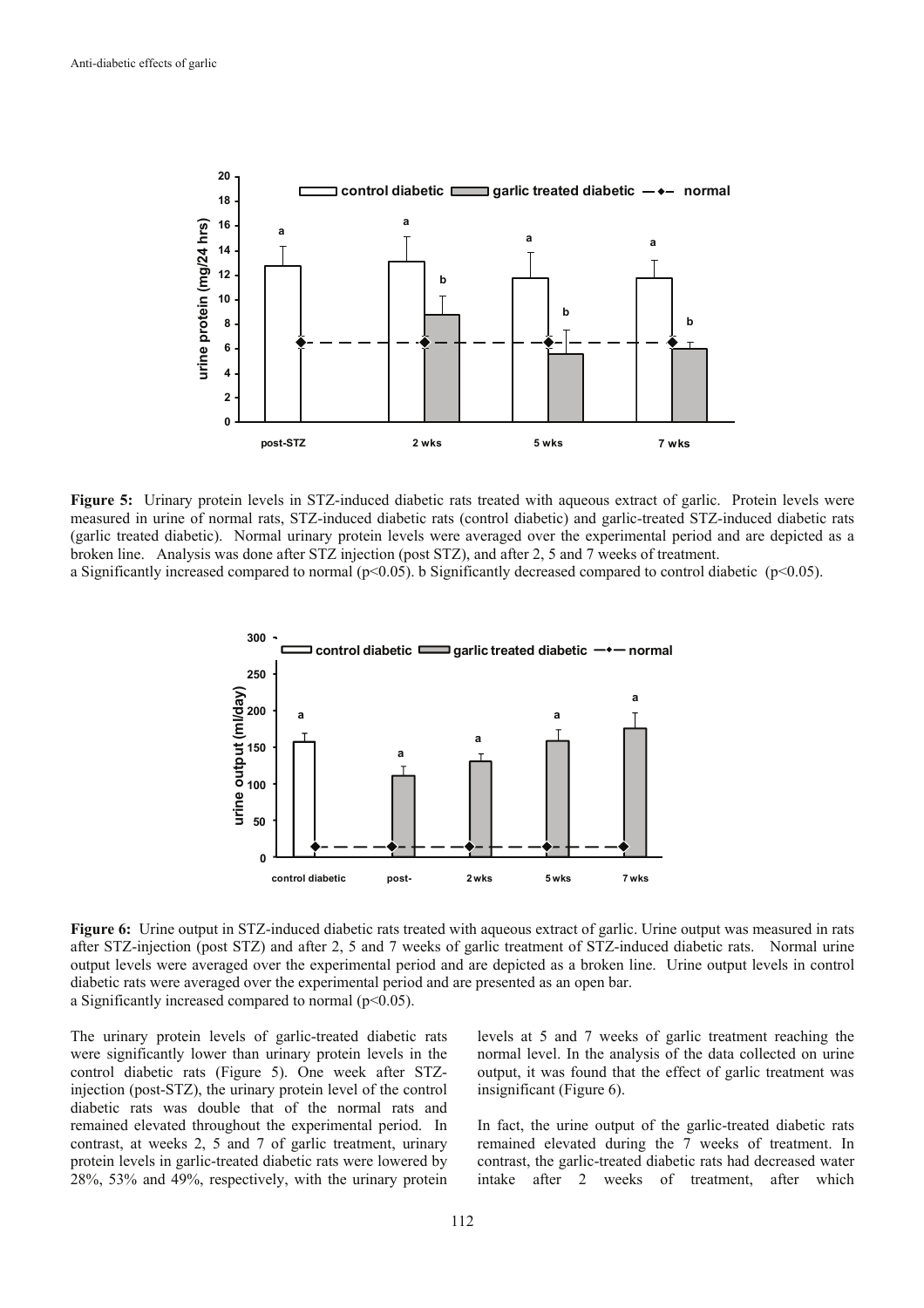

**Figure 7:** Water intake in STZ-induced diabetic rats treated with aqueous extract of garlic. Water intake was measured in rats after STZ-injection (post STZ) and after 2, 5 and 7 weeks of garlic treatment of STZ-induced diabetic rats. Normal water intake levels were averaged over the experimental period and are depicted as a broken line. Water intake levels in control diabetic rats were averaged over the experimental period and are presented as an open bar. a Significantly increased compared to normal ( $p<0.05$ ).b Significantly decreased compared to control diabetic ( $p<0.05$ ).

there was no significant reduction in water intake in the garlic-treated diabetic animals compared to the control diabetic rats (Figure 7).

#### **Discussion**

Diabetes mellitus is the most common endocrine disorder that affects more than 194 million people worldwide. If nothing is done to control this disease, the number will exceed 333 million by 2025 (6.3% of population). In 2003, Kuwait was among the five countries of the world with the highest diabetes prevalence in the adult population  $(12.8\%)$ <sup>32</sup>

In addition to the primary effects of diabetes, diabetes is accompanied by increased risk factors such as hyperglycaemia, dyslipidaemia, hypertension, decreased fibrinolytic activity, increased platelet aggregation, and severe atherosclerosis.<sup>33-34</sup> Many synthetic drugs have been developed for the treatment of diabetes. However, these drugs have limits in terms of efficacy and side effects.<sup>35</sup> Therefore, there is much interest in discovering natural treatments without negative side effects that can reduce these risk factors in diabetic patients.

Garlic has been reported to possess a variety of medicinal properties including hypoglycaemic, hypocholesterolaemic and hypolipidaemic activities. $36$  However, previous studies on the hypoglycaemic activity of garlic preparations have produced variable results.<sup>7,17-24</sup> Since we are interested in the beneficial effects of consumption of whole garlic, we chose to study the complete aqueous extract. In addition, in our previous studies, we have obtained consistent results using an aqueous extract of garlic in both rats and rabbits.4,5,6,7,8,9,10,11,12, 26, 27,28

In these experiments, the aqueous extract of garlic was given IP since, in previous experiments, both oral and IP administrations were found to be beneficial and IP administration required less handling of the animals.<sup>6</sup> The dosage was chosen to be 500 mg/kg since it is a safe amount of garlic to be given daily and does not cause toxicity.<sup>14, 36</sup> In addition, we have previously administered this dose (500 mg/kg) via the IP route with no detrimental effects in terms of toxicity and mode of administration.<sup>26, 28</sup>

The effects of the extracts of raw garlic were observed over a period of seven weeks. STZ-induced diabetic rats showed significant elevation of serum glucose, cholesterol and triglyceride levels. Our results confirmed that raw garlic has significant hypoglycaemic, hypocholesterolaemic and hypolipidaemic effects. Therefore, the present study reinforces the findings of previous papers that garlic had a significant effect in reducing blood glucose,  $17,18,19,20,21,37,38$ cholesterol<sup>12</sup> and triglyceride levels<sup>8</sup> in diabetic animal models.

We also observed that the weight loss that occurred in STZinduced diabetic rats was attenuated by garlic treatment. In addition, at 7 weeks, the garlic-treated diabetic group had a lower mortality (one out of eight) compared to the control diabetic group (three out of eight). These changes may be a reflection of the improved health of the garlic-treated diabetic animals.

Proteinuria is a major predictor of glomerular injury and elevated rates of protein excretion are selective markers of progressive nephropathy.<sup>39</sup> STZ-induced diabetic rats are characterized by the development of proteinuria.<sup>40</sup> Furthermore, it has been shown that STZ has no long-term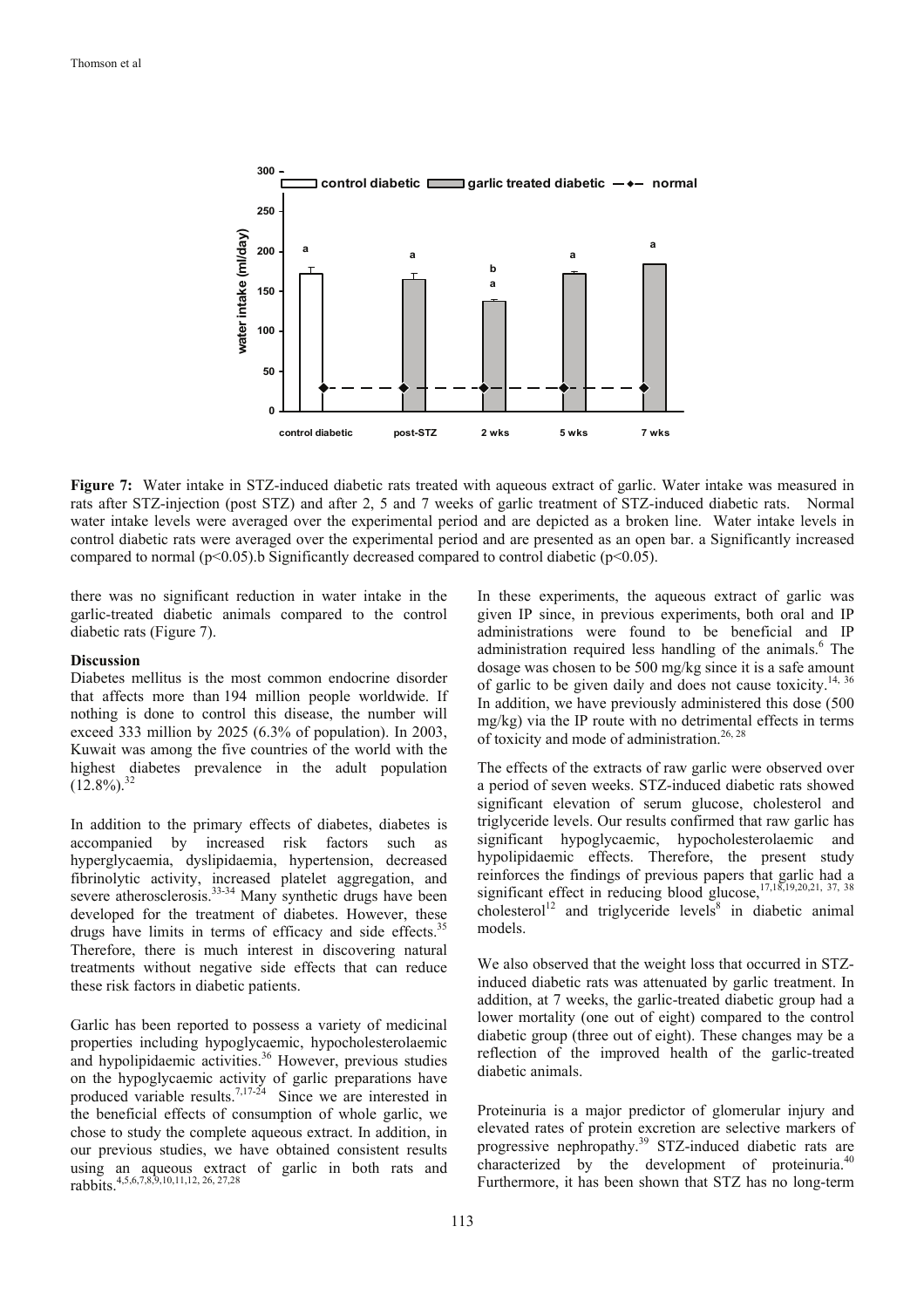direct effects on the kidney, but STZ has secondary effects on the kidney as a result of the development of diabetes mellitus.<sup>41</sup> Our results showed that raw garlic may alleviate renal damage caused by STZ-induced diabetes, which was manifested by the significant lowering of urinary protein levels in the raw garlic-treated rats. Similar results were observed in alloxan-induced diabetic rats by El-Demerdash *et al*. who emphasized the alleviating effect of garlic on renal damage.42 However, garlic treatment did not alleviate the characteristic polydypsia or polyuria observed in the STZ-induced diabetic rats. This is in agreement with the results of Liu *et al*. who also observed no change in water intake or urine output in STZ-induced diabetic rats treated with garlic oil or diallyl trisulphide. $20$ 

It is not clear how garlic actually works in alleviating hyperglycaemia. The hypoglycaemic action of garlic could possibly be due to an increase in pancreatic secretion of insulin from β-cells, release of bound insulin or enhancement of insulin sensitivity. It has been previously suggested that garlic (allicin) can enhance serum insulin by effectively combining with compounds like cysteine, which would spare insulin from SH group reactions which are a common cause of insulin inactivation.<sup>21</sup> Another mechanism proposed by Augusti and Sheela states that the antioxidant effect of S-allyl cysteine sulfoxide, an isolated product from garlic, may contribute to its beneficial effect in diabetes.<sup>7</sup> Jain and Vyas postulated that garlic may act as an antidiabetic agent by increasing either the pancreatic secretion of insulin from the  $\beta$ -cells or release of bound insulin.<sup>43</sup> This explanation is supported by the results of Liu and coworkers who reported that treatment of STZ-induced diabetic rats with garlic oil or diallyl sulphide resulted in increased serum insulin levels.<sup>20</sup>

The results of this study strongly suggest that garlic may be very useful in the alleviation of diabetic complications as well as in the prevention of the development of atherosclerosis and nephropathy generally observed in diabetic patients. In the future, further work is needed to investigate the active ingredients in garlic. In addition, more parameters should be studied such as insulin enhancement,  $HbA_{1c}$  level, free radical production, etc., to elucidate the mechanism of action of the active constituents of garlic.

# **Acknowledgments**

This work was supported by Kuwait University grant number SB01/99 and the College of Graduate Studies, Kuwait University for which the authors are grateful.

# **References**

- 1. Augusti KT. Therapeutic values of onion (*Allium cepa* L.) and garlic (*Allium sativum* L.). Indian J Exp Biol 1996; 34: 634-640
- 2. Kiesewetter H, Jung F, Pindur G, et al. Effect of garlic on thrombocyte aggregation, microcirculation, and other risk factors. Int Clin Pharmacol Ther Toxicol 1991; 29: 151-155.
- 3. Ali M, Thomson M. Consumption of a garlic clove a day could be beneficial in preventing thrombosis. Prostaglandins Leukot Essent Fatty Acids 1995; 53: 211-212.
- 4. Bordia T, Mohammed N, Thomson M, Ali M. An evaluation of garlic and onion as antithrombotic agents. Prostaglandins Leukot Essent Fatty Acids 1996; 54: 183-186.
- 5. Ali M, Thomson M, Alnaqeeb MA, et al. Antithrombotic activity of garlic: its inhibition of the synthesis of thromboxane-TXB<sub>2</sub> during infusion of arachidonic acid and collagen in rabbits. Prostaglandins Leukot Essent Fatty Acids 1990; 41: 95–99.
- 6. Thomson M, Mustafa T, Ali M. Thromboxane-B<sub>2</sub> levels in serum of rabbits receiving a single intravenous dose of aqueous extract of garlic and onion. Prostaglandins Leukot Essent Fatty Acids 2000; 63: 217-221.
- 7. Augusti KT, Sheela CG. Antiperoxide effect of S-allyl cysteine sulfoxide, a insulin secretagogue, in diabetic rats. Experientia 1996; 52: 115-120.
- 8. Anwar MM, Meki AR. Oxidative stress in streptozotocin-induced diabetic rats: effects of garlic oil and melatonin. Comp Biochem Physiol A Mol Integr Physiol 2003; 135: 539-547.
- 9. Bakri IM, Douglas CW. Inhibitory effect of garlic extract on oral bacteria. Arch Oral Biol 2005; 50: 645- 651.
- 10. Rees LP, Minney SF, Plummer NT, Slater JH, Skyrme DA. A quantitative assessment of the antimicrobial activity of garlic (*Allium sativum*.) World J Microbiol Biotechnol 1993; 9: 303-307.
- 11. Yoshida H, Iwata N, Karsuzaki H, et al. Antimicrobial activity of a compound isolated from an oil-macerated garlic extract. Biosci Biotechnol Biochem 1998; 62: 1014-1017.
- 12. Ali M, Al-Qattan KK, Al-Enezi F, Khanafer RM, Mustafa T. Effect of allicin from garlic powder on serum lipids and blood pressure in rats fed with a high cholesterol diet. Prostaglandins Leukot Essent Fatty Acids 2000; 62: 253-259.
- 13. Banerjee SK, Maulik SK. Effect of garlic on cardiovascular disorders: a review. Nutr J 2002; 1: 4.
- 14. Jamison JR. Garlic (Allium sativum). In: Clinical Guide to Nutrition and Dietary Supplements in Disease Management. London: Churchill Livingstone, 2003: 541-546.
- 15. Hassan HT: Ajoene (natural garlic compound): a new anti-leukaemia agent for AML therapy. Leuk Res 2004; 28: 667-671.
- 16. Block E, Ahmad S, Catalfamo JL, Jain MK, Apitz-Castro R. Antithrombotic organosulfur compounds from garlic, structural, mechanistic and synthetic studies. J Am Chem Soc 1986; 108: 7045-7055.
- 17. Sheela CG, Augusti KT. Antidiabetic effects of S-allyl cysteine sulphoxide isolated from garlic *Allium sativum*  Linn. Indian J Exp Biol 1992; 30: 523–526.
- 18. Sheela CG, Kumud K, Augusti KT. Anti-diabetic effects of onion and garlic sulfoxide amino acids in rats. Planta Med 1995; 61: 356-357.
- 19. Kasuga S, Ushijima M, Morihara N, et al. Effect of aged garlic extract (AGE) on hyperglycemia induced by immobilization stress in mice. Nippon Yakurigaku Zasshi 1999; 1999: 191-197.